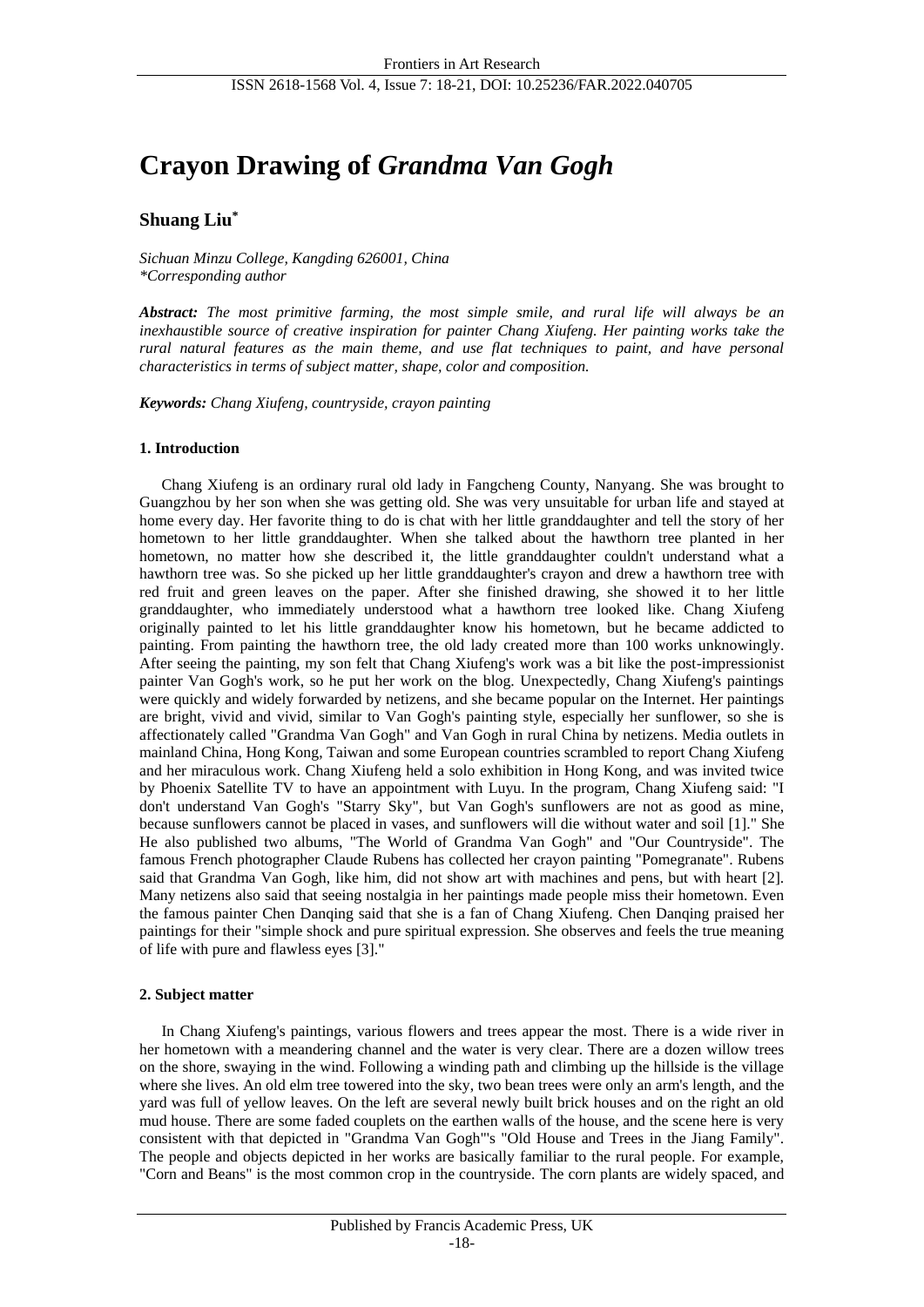# ISSN 2618-1568 Vol. 4, Issue 7: 18-21, DOI: 10.25236/FAR.2022.040705

some other crops are usually inserted in the corn field. Therefore, the combination of corn and beans is in line with common sense, exuding a strong local flavor.

Chang Xiufeng likes the flowers and plants he paints the most, especially peonies, lotuses and sunflowers. When someone asked her why she liked to paint these themes, she said: "Peony represents happiness, sunflower represents youth and vitality, and lotus represents purity and nobility." Someone once asked her to paint at a high price, but she refused all of them. Some people say that she is stupid and rich and doesn't know how to earn, and she has no concept of "fame and fortune". Like most old ladies in the countryside, she pursues family happiness and a peaceful life. She paints the rural life that is or has passed away, showing a simple and broad love. She said that the purpose of her painting is to let her granddaughter know more about the place where she lives, and to provide the children with materials for understanding the countryside.

Chang Xiufeng misses his hometown and his friends occasionally go back to the countryside to find inspiration for his own painting creations. Every time she returned to her hometown, she would sit in the village to sketch with her own painting tools, and often one painting would take an afternoon. She said: "I don't know what's going on. Sometimes when I paint, I feel like I can't finish the painting. I want to paint and I want to paint. I feel like I want to paint all the beautiful things in the village [5]." Grandma Chang Xiufeng also tried to paint other things, such as the Great Wall, Yuanmingyuan, high-rise buildings in Guangzhou, or big parks, but these seem to be very reluctant compared to the life in the countryside she painted, showing a weak and unfamiliar expression, obviously This is a reflection of her inability to integrate well with city life.

Chang Xiufeng's paintings reveal the kind of simple, natural and sincere feelings, and do not pursue fame and fortune. Her paintings do not have the points, lines, tones, and perspective of professional painters, but they are very realistic. The flowers, birds, trees, mountain villages and rivers in her paintings are also her friends for many years. Those flowers and plants that have been forgotten by others are all installed in Chang Xiufeng's heart. Her paintings convey a love of rural life and labor, which are rare for professional painters.

#### **3. Color**

Chang Xiufeng's paintings are strongly subjective in form, color and composition. In terms of color, Chang Xiufeng often uses solid colors. Because she has not studied painting systematically and has not received professional guidance, she has no concept of primary colors, secondary colors, and complex colors, and the particularity of crayon materials also limits the mixing of colors. Therefore, Chang Xiufeng uses his favorite festive colors or subjective colors, and adopts the method of flat painting, so that the picture effect has the characteristics of strong contrast and bright colors.



*Figure 1: Pomegranate and hawthorn in autumn*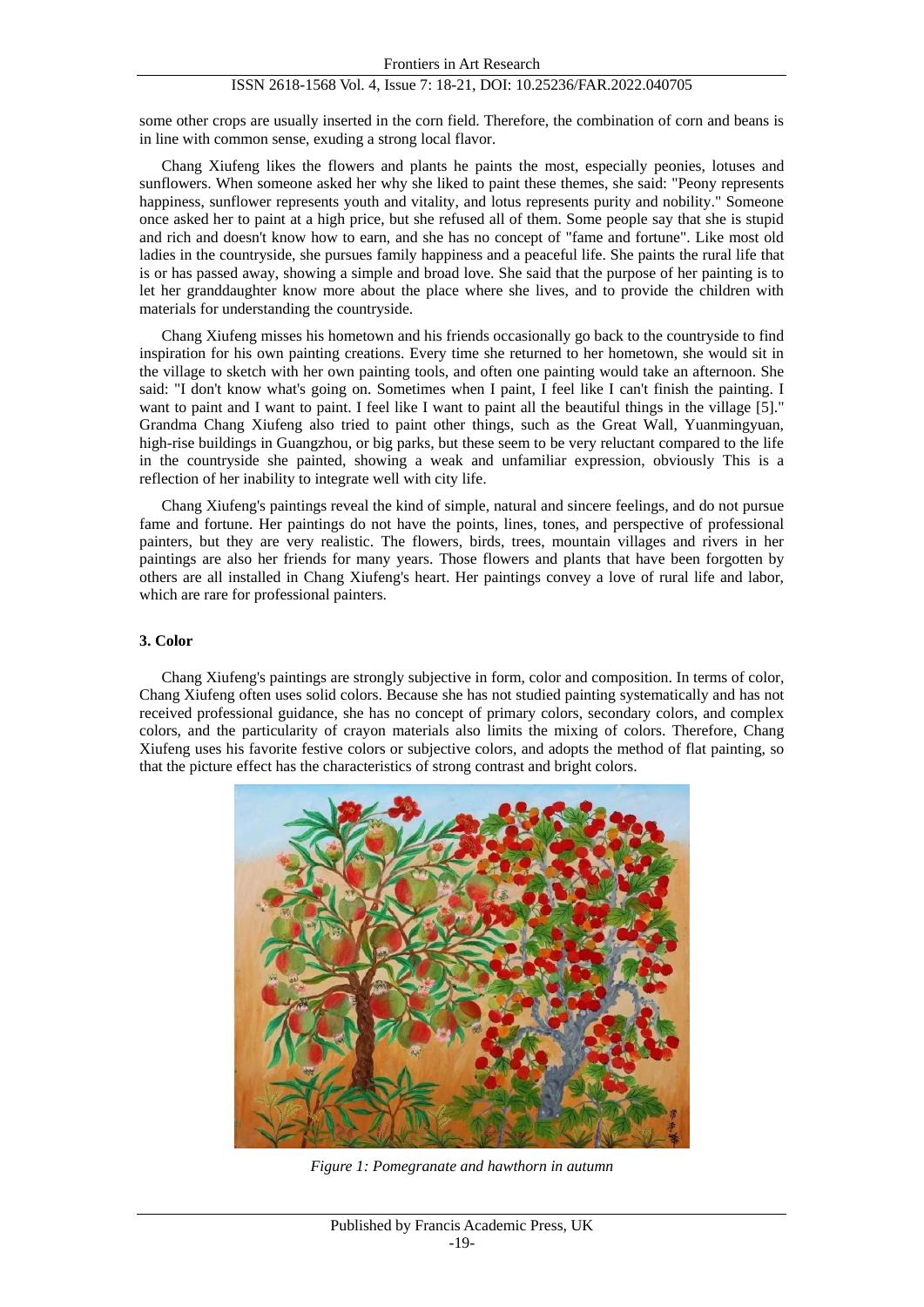# ISSN 2618-1568 Vol. 4, Issue 7: 18-21, DOI: 10.25236/FAR.2022.040705

The colors in Chang Xiufeng's paintings are very expressive. She painted "Pomegranate and Hawthorn in Autumn" for her little granddaughter (Fig. 1) with pure, natural and vivid colors. She doesn't know how to distinguish between warm and cool shades of color, red is red and green is green. She said: "This hawthorn tree is sturdy. In summer, the leaves are green and green, and in autumn there will be many red hawthorn fruits [6]." Therefore, she uses the expression technique of exaggerated color purity to create. For example, she uses pure red or vermilion to express the sun, and lake blue to express the sea; she also dares to use contrasting colors and high-purity primary colors to enhance the brightness of the picture, forming a rough, bright, simple and warm color style.

As a folk painter, Chang Xiufeng likes to use simple red, yellow, blue and green in her paintings to express the countryside in her eyes, such as: golden corn, green vegetables, purple sweet potatoes, big red peony flowers, Bright orange oranges and more. The inherent color purity of these objects is high, and the color contrast is strong, forming an intuitive, bright and fresh picture effect. "Ripe Sunflowers" uses bold colors. The emerald green leaves and bright yellow petals of the sunflowers set the vivid tone of the picture. The two ripe sunflowers have strong colors. The color contrast of the whole painting is strong, the visual impact is great, and they reflect each other, which is gorgeous and not ordinary. In Chang Xiufeng's work "Yuanmingyuan in the Eyes of an Old Lady", she changed her attitude towards color and used strong contrasting colors. Only a few small flowers use yellow, and the whole is a melancholy blue tone. Chang Xiufeng paints with the simplest colors for the most direct expression, with strong and simple feelings.

#### **4. Composition**

Chinese painting pays attention to the relationship between density and density. There must be a sense of rhythm in gathering and separation, and there are many composition methods. Western painting pays attention to the compositional rules of triangles. These "Grandma Van Gogh" may not understand or explain them at all, but in her paintings, they unconsciously use these rules and pay attention to formal beauty.



*Figure 2: Autumn in my hometown*

From the perspective of composition, Chang Xiufeng sometimes uses a "bird's eye view" composition method in order to express images seen from different angles in one painting. Her paintings reflect the flatness and decoration of folk art, drawing images seen from multiple viewpoints in one painting. The structure of the picture is complete and dense. The pictures created by this plane composition method have a large capacity, especially when painting relatively large scenes, if you want to express the painted objects more comprehensively, you will use this "bird's eye view" composition method. "Autumn in My Hometown" (figure 2) is an example, a free-spirited and bold "bird's-eye view" composition, she migrates things seen from different angles into one picture until the painting is full, thus solving different viewpoints , different time, different space, this kind of composition method that breaks time and space has a strong decorative effect.